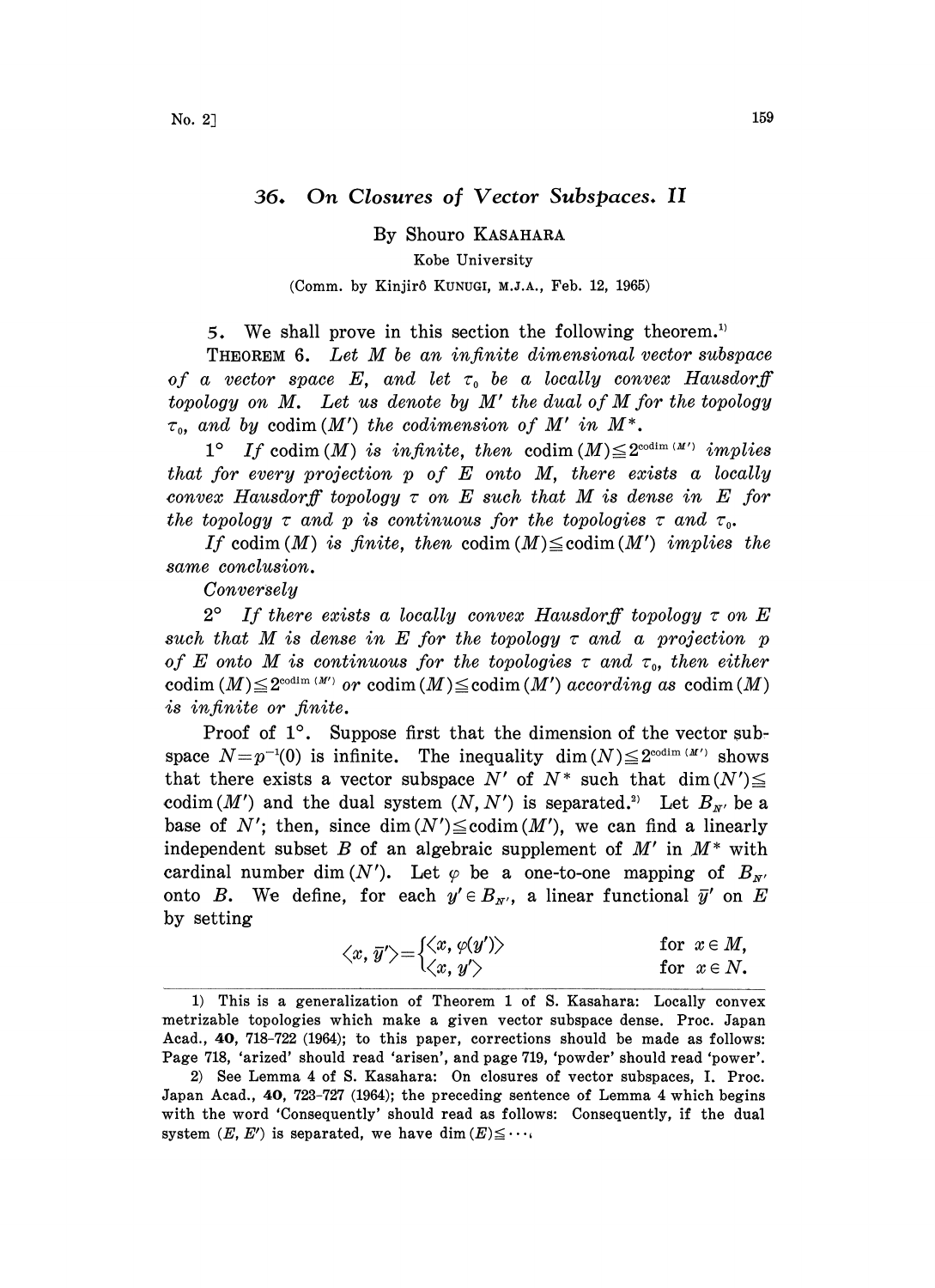Then the weakest topology  $\tau$  on E which makes the mapping p and linear functionals  $\bar{y}'(y' \in B_{N'})$  continuous possesses the required property. To see this, it will suffice to prove that  $\tau$  is a Hausdorff topology which makes  $M$  dense in  $E$ . It is easy to see that the mapping  $x' \rightarrow x' \circ p$  of M' into  $E^*$  is continuous for the weak topologies  $\sigma(M', M)$  and  $\sigma(E^*, E)$ . Therefore, if A' is a  $\sigma(M', M)$ -compact subset of M', then  $A' \circ p = \{x' \circ p; x' \in A'\}$  is a  $\sigma(E^*, E)$ -compact subset of  $E^*$ . Consequently, for every closed convex and circled neighborhood U of  $0 \in M$  for the topology  $\tau_0$ , we have

 $(p^{-1}(U))^{\mathsf{o}} \!=\! (p^{-1}(U^{\mathsf{o}}\mathsf{o}))^{\mathsf{o}} \!=\! (U^{\mathsf{o}}\mathsf{o} p)^{\mathsf{o}}\mathsf{o} = U^{\mathsf{o}}\mathsf{o} p.$ 

It follows that the dual E' of E for the topology  $\tau$  is the vector subspace of  $E^*$  spanned by the set  $\{x' \circ p; x' \in M'\} \setminus \{\overline{y'}; y' \in B_{x'}\}.$  Now to prove that the topology  $\tau$  is Hausdorff, it will be sufficient to show that there exists, for each non-zero element  $x$  of  $N$ , an element  $x' \in E'$  such that  $\langle x, x' \rangle \neq 0$ . But this is an immediate consequence of the separatedness of the dual system  $(N, N')$ : in fact, we can find an element  $y' \in B_{x'}$  for which we have  $0 \neq \langle x, y' \rangle = \langle x, \bar{y}' \rangle$ . It remains only to prove that the vector subspace  $M$  is dense in  $E$ for the topology  $\tau$ . Let  $x'_0$  be an element of E' which vanishes on M. Then we can find  $x' \in M'$  and  $y'_1, \dots, y'_n \in B_{N'}$  such that  $x'_0 = x' \circ p + \sum_{i=1}^{n} \lambda_i \overline{y'_i}$ , and hence we have, for every  $x \in M$ ,  $x' \circ p + \sum_{i=1}^{n} \lambda_i \overline{y'_i}$ , and hence we have, for every  $x \in M$ ,

$$
0=\langle x,\,x'_0\rangle{=}\langle x,\,x'\!\circ\!p+\textstyle\sum\limits_{i=1}^n\lambda_i\overline{y}'_i\rangle{=}\langle x,\,x'+\textstyle\sum\limits_{i=1}^n\lambda_i\varphi(y'_i)\rangle.
$$

In other words, the linear functional  $x' + \sum_{i=1}^{n} \lambda_i \varphi(y'_i)$  on M is the zero element of  $M^*$ , and so we have  $x'=0$  and  $\lambda_1=\cdots=\lambda_n=0$ , since the set  $\{x', \varphi(y'_1), \cdots, \varphi(y'_n)\}\$ is linearly independent. Consequently we have  $M^{\circ} \rightarrow E' = \{0\}$ , which shows that M is dense in E for the topo- $\log y \tau$ .

Suppose now that the dimension of the vector subspace  $N$  is finite. Then we have dim  $(N^*)$  = dim  $(N)$   $\le$  codim  $(M')$ , and hence it suffices to take  $N' = N^*$  in the proof of the case where dim(N) is infinite.

Proof of  $2^\circ$ . Suppose that the dimension of the vector subspace  $N=p^{-1}(0)$  is infinite. Let E' be the dual of E for the topology  $\tau$ , and let  $x' \in E'$ ,  $A' \subseteq E'$ . We denote by  $x' \mid_{x}$  the restriction of  $x'$  to M, and by  $A'|_{\mathcal{M}}$  the set of all restrictions  $x'|_{\mathcal{M}}$  of  $x' \in A'$  to M.

Let  $N'$  be an algebraic supplement of  $N^{\circ}$  in  $E'$ . We shall show that  $M' \frown (N' \vert_{M}) = \{0\}.$  Let  $x' \in M' \frown (N' \vert_{M}).$  Then since  $x' \in M'$ , we can write  $x'=(x' \circ p)|_x$ . On the other hand, since  $x' \in N'|_x$ , we have  $x'=x'_1|_x$  for some  $x'_1 \in N'$ . Hence we have  $x' \circ p = x'_1$ , because the vector subspace M is dense in E. But then, since  $x' \circ p \in N^{\circ}$  and  $x_1' \in N'$ , it follows that  $x' \circ p = 0$ , and so  $x' = 0$ . Thus  $M' \cap (N'|\mu) =$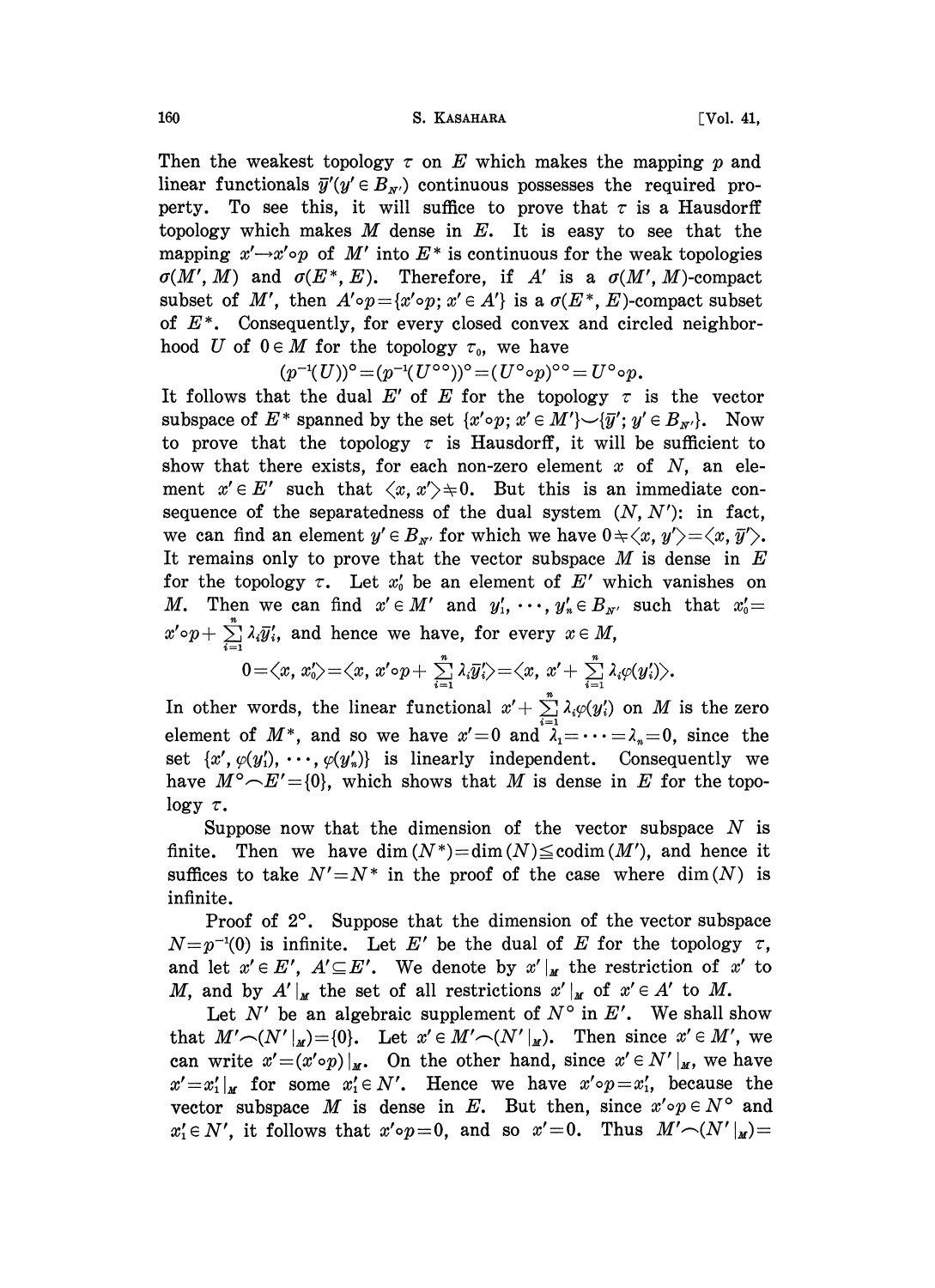{0}. Consequently we have

$$
\mathrm{codim}\,(M')\!\geq\!\mathrm{dim}\,(N'\,|_M). \qquad \qquad (1)
$$

Now it is clear that the mapping  $y' \rightarrow y' |_{x}$  of N' onto N'  $|_{x}$  is linear. Moreover, this mapping is one-to-one, since  $M$  is dense in  $E$ . Therefore we have

$$
\dim (N'|_{M}) = \dim (N'). \qquad (2)
$$

Since the dual system  $(E, E')$  is separated, for every non-zero element x of N, we can find an  $x' \in E'$  such that  $\langle x, x' \rangle \neq 0$ ; but then we can write  $x' = z' + y'$ , where  $z' \in N^{\circ}$  and  $y' \in N'$ , and hence we have  $\langle x, y'\rangle = \langle x, z'+y'\rangle \neq 0$ , which shows that the dual system  $(N, N')$  is separated. Therefore we have

$$
\text{dim}\,(N) \leq 2^{\dim\,(N')}.\tag{3}
$$

Thus, combining (1), (2), and (3), we have the desired conclusion.

Now suppose that the dimension of  $N$  is finite. Then in the proof of the case where dim  $(N)$  is infinite, we have

$$
\dim(N') = \dim(N) \tag{4}
$$

instead of the inequality (3). Thus we have dim $(N) \leq \text{codim}(M')$ from  $(1)$ ,  $(2)$ , and  $(4)$ .

REMARK. More generally, theorem 6 is valid for linear mappings  $u$  of  $E$  onto  $M$  satisfying the following condition:

(\*) 
$$
u(M) = M
$$
 and  $u^{-1}(0) \sim M = \{0\}.$ 

(\*)  $u(M)=M$  and  $u^{-1}(0) \sim M = \{0\}$ .<br>In fact, for every linear mapping u of E into M satisfying the condition (\*), we have  $u^{-1}(0)+M=E$ ; let p be the projection of E onto M such that  $p^{-1}(0)=u^{-1}(0)$ ; then we have  $(u|_M) \circ p=u$ , where  $u|_M$  denotes the restriction of u to M. Let  $\tau_1$  be the weakest topology on M which makes  $u|_M$  continuous as a mapping onto M with the topology  $\tau_0$ , and let  $\tau$  be a locally convex topology on E. Then since  $u=(u \vert_{\mathcal{U}}) \circ p$ , the mapping u is continuous for the topologies  $\tau$ and  $\tau_0$  if and only if p is continuous for the topologies  $\tau$  and  $\tau_1$ . Furthermore, the dual of M for the topology  $\tau_1$  is isomorphic to the dual of M for the topology  $\tau_0$ . Therefore, the above mentioned statement follows from Theorem 6.

As a corollary of Theorem 6, we have the following

THEOREM 5'. Let M be <sup>a</sup> vector subspace of an infinite dimensional vector space E. If dim  $(E) \leq 2^a$ , where  $a=2^{\dim(M)}$ , then for every algebraic supplement  $N$  of  $M$  in  $E$ , there exists a locally convex Hausdorff topology on E which makes M dense in E and N closed.

Proof. Let B be a base of M. For each  $x \in B$ , we define a linear functional x' on M by setting, for every  $y \in B$ ,

$$
\langle y, x' \rangle = \begin{cases} 1 & \text{if } x = y, \\ 0 & \text{if } x \div y. \end{cases}
$$